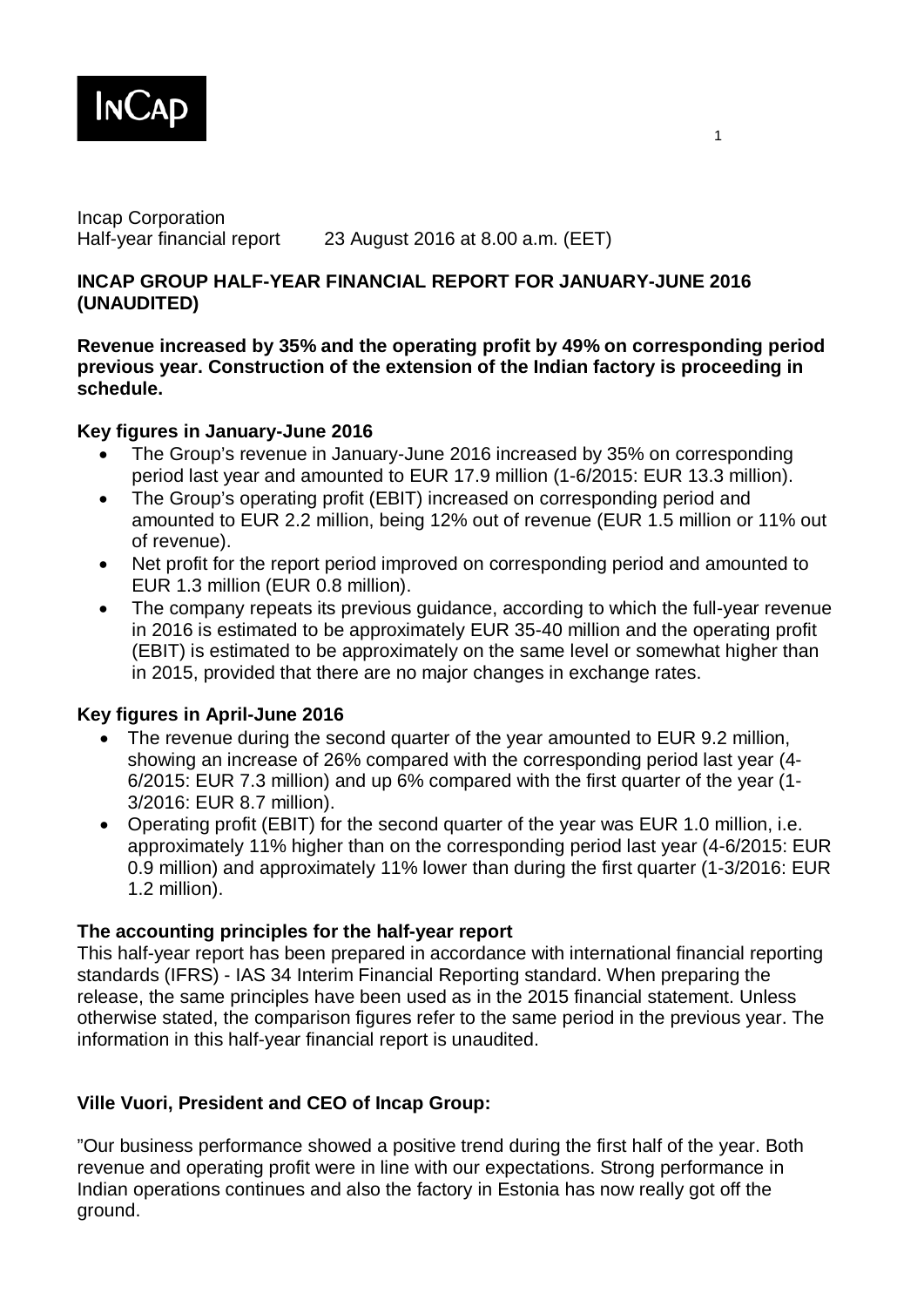

Our production portfolio is at the moment showing remarkable variations monthly and quarterly. This is causing seasonal fluctuations both in profitability and in the working capital need. Along with the growing business the relative impact of seasonal fluctuations will be decreasing.

The currency fluctuations had a declining effect both on revenue and profitability, when compared with the corresponding period last year. Construction of the factory extension in India is advancing as scheduled and we will have the new production space in use in the beginning of 2017. Transfer of new products into volume production and the financing of the factory extension in cash are reflecting in the cash flow of the first half of the year.

During the latter half of the year, the revenue will most probably grow faster than the operating profit, and we assume that the operating profit margin thereby is getting closer to the average levels in our industry. Our sales efforts are creating good opportunities for growth already today, yet we are enhancing and expanding the sales further. We expect the sound development of the company to continue also during the latter half of the year."

#### **Incap Group's revenue and earnings in January-June 2016**

Revenue for January-June amounted to EUR 17.9 million, showing an increase of 35% year-on-year (1-6/2015: EUR 13.3 million) and being 3% higher than in the latter half of the year 2015 (7-12/2015: EUR 17.3 million). The growth was mainly caused by the increased demand in the Indian factory. Also the revenue of the Estonian factory increased as planned.

The operating profit (EBIT) for January-June amounted to EUR 2.2 million, improving remarkably when compared with the corresponding period last year (EUR 1.5 million). The operating profit margin for the report period amounted to 12%, which is generally considered to be a good level in the business of electronics manufacturing services.

Weakening of the Indian Rupee in relation to Euro lowered the revenue by approximately EUR 1.0 million and the operating profit by approximately 0.1 million when compared with the comparison period last year.

Personnel expenses in the report period increased in line with the growing business volumes and amounted to EUR 1.7 million (EUR 1.6 million). The value of inventories increased to EUR 5.9 million based on the growth of business volumes (EUR 4.9 million).

Net financial expenses amounted to EUR 0.3 million (EUR 0.2 million). Depreciation amounted to EUR 0.2 million (EUR 0.2 million).

Net profit for the period was EUR 1.3 million (EUR 0.8 million). Earnings per share were EUR 0.29 (EUR 0.26).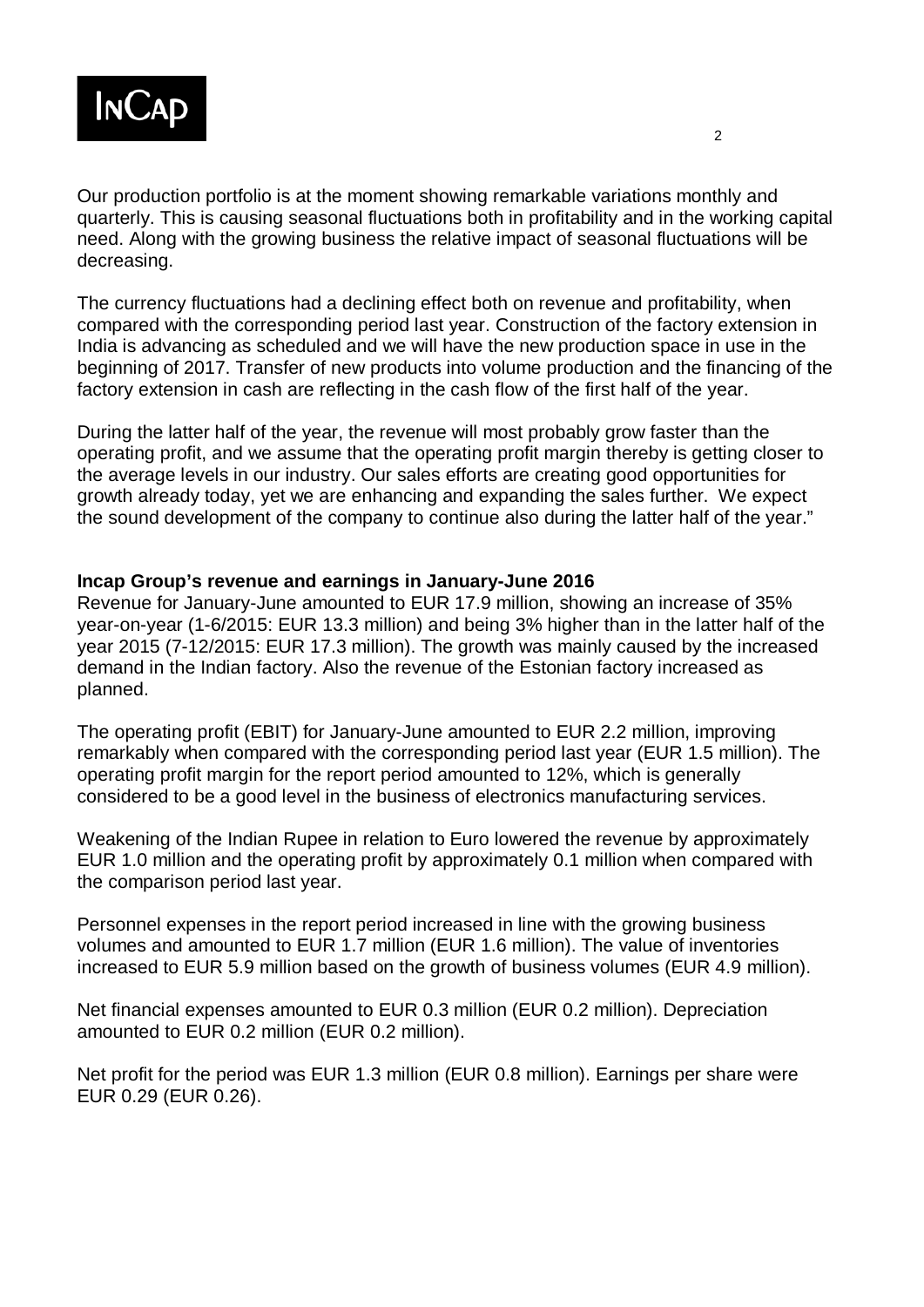

| <b>COMPARISON</b><br><b>BY REPORT PERIOD</b><br>$(1,000$ euros) | $1 - 6/2016$ | 1-6/2015 | 7-12/2015 | 1-12/2015 |
|-----------------------------------------------------------------|--------------|----------|-----------|-----------|
| Revenue                                                         | 17,872       | 13,254   | 17,312    | 30,566    |
| Operating profit/loss<br>(EBIT)                                 | 2,202        | 1,478    | 2,213     | 3,692     |
| Profit/loss for the period                                      | 1,265        | 845      | 1,167     | 2,012     |
| Earnings per share, EUR *)                                      | 0.29         | 0.26     | 0.32      | 0.61      |

\*) The number of shares was reduced during the report period based on the resolution of the Annual General Meeting so that each previous share of the company now corresponds to one share. In practice, the number of shares in the report period has been divided by 50. The corresponding periods have been adjusted in the same way.

#### **Investments**

Investments in the report period totalled EUR 0.6 million (EUR 0.7 million), and they were connected mainly with the factory extension in India.

#### **Balance sheet, financing and cash flow**

The balance sheet total on 30 June 2016 stood at EUR 19.0 million (EUR 17.6 million). The Group's equity at the close of the report period was EUR 6.7 million (EUR 4.6 million). The parent company's equity totalled EUR 9.5 million, representing 46% of the share capital (EUR 9.1 million, 45%).

The Annual General Meeting held in spring resolved to decrease the share capital of the parent company and to transfer funds to the unrestricted equity reserve. The company has made a public announcement for the decrease of share capital and the debtors are requested to utter eventual objections to the act by 29 August 2016. The decreased share capital is estimated to be recorded in the Trade Register in the beginning of September.

The Group's equity ratio was 35.0% (26.3%). Liabilities decreased to EUR 12.4 million compared with corresponding period previous year (EUR 13.0 million), of which EUR 7.0 million (EUR 7.4 million) were interest-bearing liabilities. Net debt decreased to EUR 3.6 million (EUR 4.7 million).

Interest-bearing net liabilities increased from the comparison period and were EUR 5.8 million (EUR 4.7 million). The growth was mainly based on the growth of net working capital needed for the increased business volumes. Interest-bearing net liabilities in relation to equity (net gearing) improved and were 87% (100%).

The Group arranged its domestic interest-bearing liabilities in April. As a result, the costs for the Group's loans decreased and their management was streamlined. The covenants of the new loan include among others the equity ratio and the Group's interest-bearing liabilities in relation to EBITDA, and their status is monitored every six months. In the review on 30 June 2016, the target level of the relation of interest-bearing liabilities and EBITDA was 2.5 and the target level of equity ratio was 25.0%. The company met these covenants, as at the review date the actual key figure Net debt/EBITDA was 1.5 and the equity ratio 35.0%.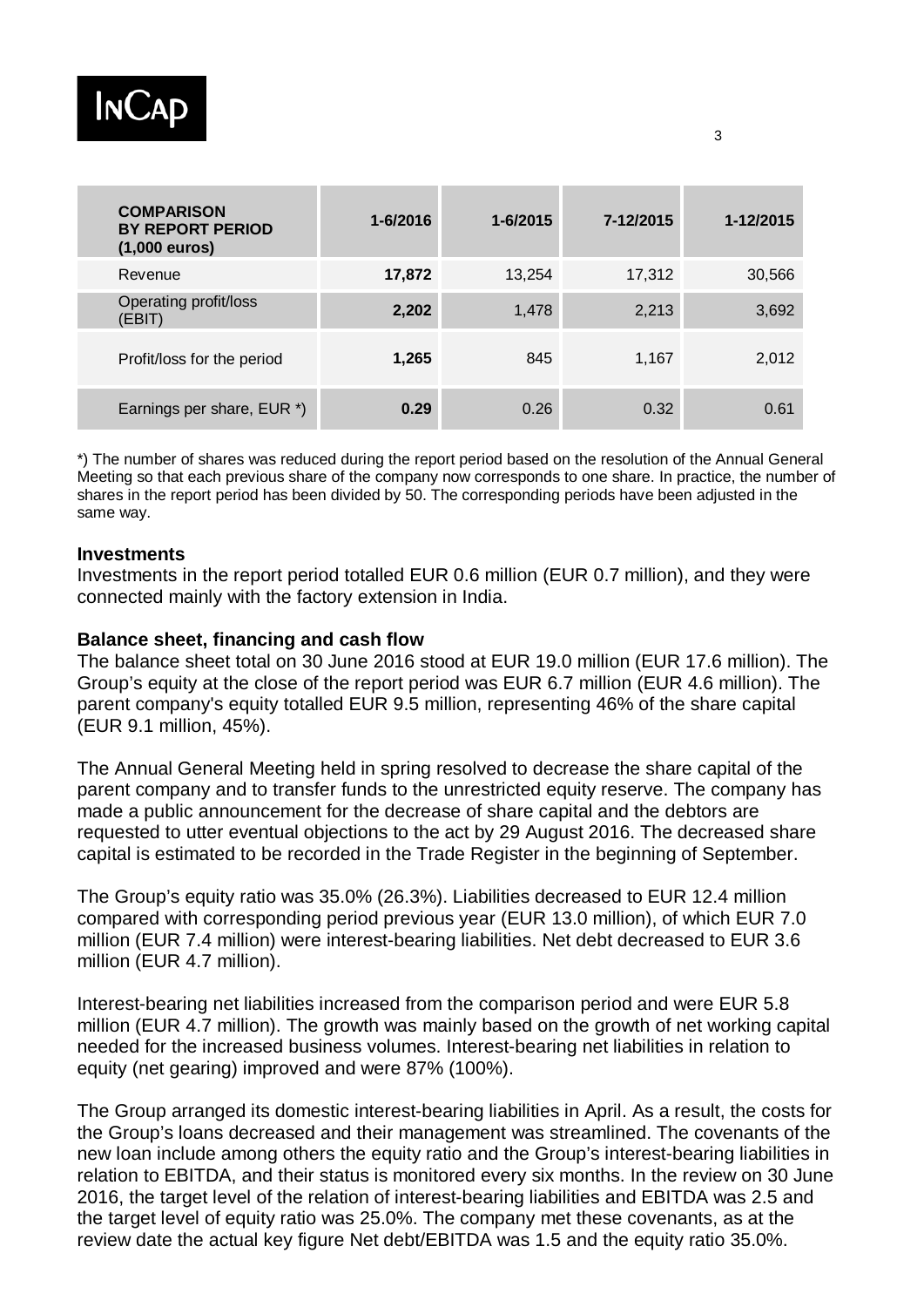

The Group's non-current interest-bearing liabilities amounted to EUR 3.7 million (EUR 0.3 million) while the current interest-bearing liabilities were EUR 3.3 million (EUR 7.1 million). In the corresponding period the majority of liabilities were included in current liabilities because of the breach of covenants. Approximately EUR 2.6 million of liabilities concern the Indian subsidiary. Other liabilities include EUR 3.6 million of bank loans and limits granted by the company's Finnish bank and EUR 0.8 million of factoring financing used in Estonia.

As to the loans granted by the Indian bank the company has committed to follow ordinary covenants and the bank's general loan conditions.

| <b>INSTALMENTS AND INTERESTS OF LOANS *)</b><br>$(1,000 \text{ euros})$ |                              |                              |  |
|-------------------------------------------------------------------------|------------------------------|------------------------------|--|
|                                                                         | 30 June 2016<br><b>Total</b> | 30 June 2015<br><b>Total</b> |  |
| Less than 6 months                                                      | 1,937                        | 4,033                        |  |
| $6-12$ months                                                           | 449                          | 250                          |  |
| $1-5$ years                                                             | 4,313                        | 2,780                        |  |
| More than 5years                                                        | 0                            |                              |  |
| In total                                                                | 6,699                        | 7,063                        |  |

\*) The table does not include the pension liability of the Indian subsidiary, which is EUR 0.3 million (EUR 0.3 million).

The Group's cash position improved further during the report period. The Group's quick ratio was 0.9 (0.7), and the current ratio was 1.6 (1.0).

Cash flow from operations was EUR 0.4 million (EUR 1.4 million). On 30 June 2016, the Group's cash and cash equivalents totalled EUR 1.2 million (31 December 2015: EUR 2.1 million). The change in cash and cash equivalents showed a decrease of EUR 0.8 million (increase of EUR 0.7 million).

Aspects related to the Group's financing and liquidity are also described in the section "Short-term risks and factors of uncertainty concerning operations".

### **Personnel**

At the end of report period, Incap Group had a payroll of 520 employees (397). 89% (86%) of the personnel worked in India, 11% (13%) in Estonia and 0.4% (1%) in Finland. The average number of personnel during the report period was 498 (393).

# **Annual General Meeting 2016**

The Annual General Meeting of Incap Corporation was held on 6 April 2016 in Helsinki. A total of 20 shareholders participated in the meeting, representing approximately 52.9% of all shares and votes of the company. The Annual General Meeting adopted the financial statements for the financial period ended 31 December 2015 and decided, in accordance with the proposal of the Board of Directors, that no dividend be distributed for the financial period and that the loss for the financial period (EUR 772,720.93) be recognised in equity.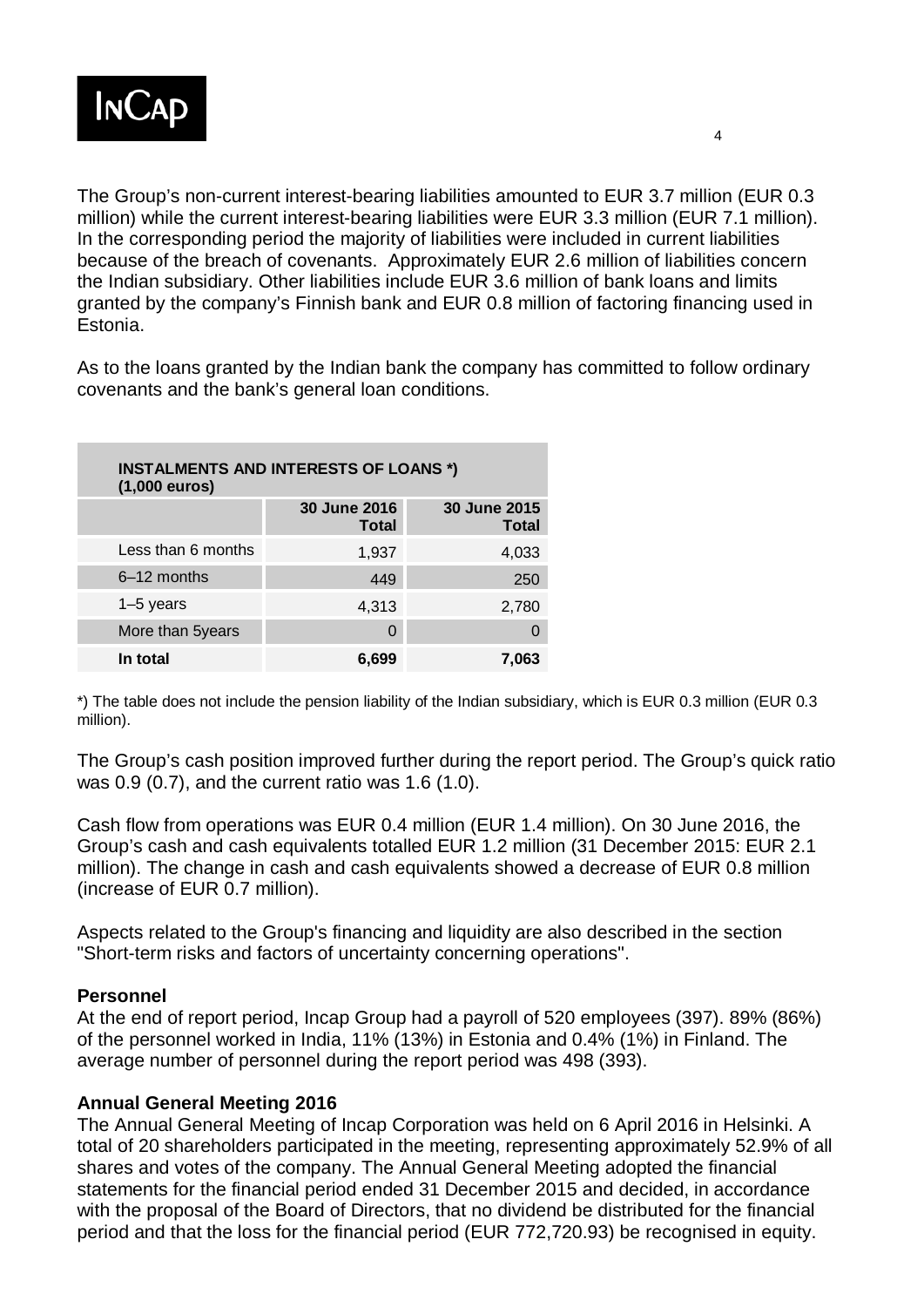

The Annual General Meeting resolved to discharge the members of the Board of Directors and the President and CEO from liability.

The Annual General Meeting authorised the Board of Directors to decide to issue new shares either against payment or without payment. The authorization was given to a maximum of 21,820,000 new shares (with the number of the company's shares at the date of the Annual General Meeting being 218,228,070) or 440,000 new shares (with the number of the shares being approximately 4,400,000 shares after the reduction of the company's number of shares as resolved by the annual General Meeting).

The Board has not exercised the authorisation, which is valid until 6 April 2017.

### **Reduction of share capital and the quantity of shares**

The Annual General Meeting held on 6 April 2016 resolved to reduce the share capital of the company from EUR 20,486,769.50 by EUR 19,486,769.50 to cover the losses and to transfer funds to the unrestricted equity reserve. The losses accumulated during previous financial periods will be covered by decreasing the unrestricted equity reserve by EUR 16,804,218.62, the share premium account by EUR 44,316.59 and the share capital by EUR 11,118,952.29. After covering the losses the remaining share capital will further be decreased by EUR 8,367,817.21 transferring the funds to the unrestricted equity reserve. After the measures the new share capital of the company is EUR 1,000,000 and the unrestricted equity reserve EUR 8,367,817.21. The parent company's equity thereby will exceed the level set in the Companies Act, chapter 20, section 23. Covering the losses will clarify the balance sheet structure of the parent company and improve the ratio between the company's equity and share capital. The creditor protection procedure as required in the Companies Act has been initiated and the reduction of share capital will be recorded in the Trade Register approximately in the beginning of September.

The Annual General Meeting further resolved on the reduction of the quantity of company's shares by way of issuing new shares and by redemption of company's own shares, in such a way that after the procedure each current 50 shares of the company shall correspond to one share of the company. The arrangement took place soon after the Annual General Meeting on 8 April 2016. The purpose of the reduction of the quantity of company's shares was to improve the trade conditions and the reliability of the price formation of the shares. The key ratios per share for the report period as well as other periods presented in this report have been adjusted accordingly.

### **Board of Directors and Auditor**

In the Annual General Meeting held on 6 April 2016 Fredrik Berghel, Olle Hulteberg, Susanna Miekk-oja, Rainer Toiminen and Carl-Gustaf von Troil were re-elected as members to the Board of Directors. From among its members, the Board elected Olle Hulteberg to the Chairman of the Board.

The firm of independent accountants Ernst & Young Oy was re-elected as the company's auditor, with Bength Nyholm, Authorised Public Accountant, acting as the principal auditor.

### **Shares and shareholders**

Incap Corporation has one series of shares, and the number of shares at the end of the period was 4,365,168 (30 June 2015: 218,228,070).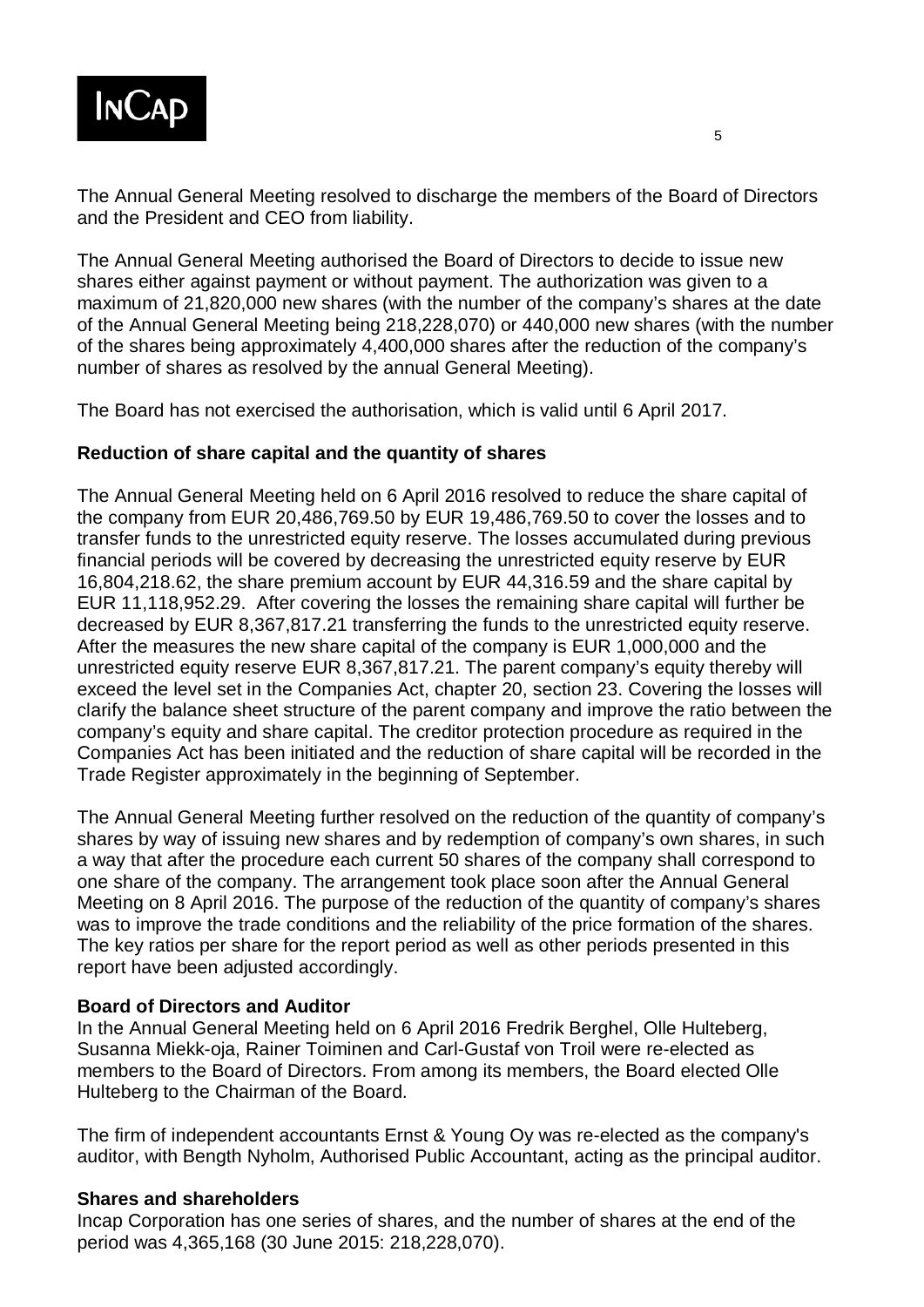

The number of shares was reduced based on the decision of the Annual General Meeting by way of issuing new shares and by redemption of company's own shares, in such a way that after the procedure each previous 50 shares of the company shall correspond to one share of the company. As a result of the arrangement, the number of the company's shares was reduced from 218,228,070 shares to 4,365,168 shares. The new number of shares was recorded in the Trade Register on 9 April 2016 and the trade with the changed number of shares started at Nasdaq Helsinki on 11 April 2016.

During the report period, the share price varied between EUR 5.60 and 8.65 (EUR 0.03 and 0.08). The closing price for the period was EUR 6.02 (EUR 0.08). The trading volume during the report period was 39,553,856 shares (30,655,801 shares). The market capitalisation on 30 June 2016 was EUR 26.3 million (EUR 16.8 million). At the end of report period, the company had 2,925 shareholders (1,648). Nominee-registered or foreign owners held 40.5% (41.6%) of all shares. The company does not hold any of its own shares.

| <b>LARGEST SHAREHOLDERS</b><br>on 30 June 2016 | Shares,<br>pcs | Holding,<br>% |
|------------------------------------------------|----------------|---------------|
| Inission AB (nominee-registered)               | 1,745,288      | 40.0          |
| Oy Etra Invest Ab                              | 538,000        | 12.3          |
| Ilmarinen Mutual Pension Insurance Company     | 332,308        | 7.6           |
| Laurila Kalevi Henrik                          | 89,419         | 2.1           |
| Penan raudoitus Oy                             | 76,762         | 1.8           |
| Onvest Oy                                      | 66,047         | 1.5           |
| Suonpää Altti                                  | 59,216         | 1.4           |
| Oy Kontino Invest Ab                           | 56,440         | 1.3           |
| Kantola Mikko                                  | 47,300         | 1.1           |
| <b>Wiik Kenneth Matias</b>                     | 42,995         | 1.0           |
| 10 largest in total                            | 3,053,775      | 70.0          |

### **Announcements in accordance with Section 10 of Chapter 9 of the Securities Market Act on a change in holdings**

The company had during the report period no announcements according to Section 10 of Chapter 9 of the Securities market Act.

### **Events after the end of the report period**

Inission AB informed after the end of the report period according to Market Abuse Regulation (EU) No. 596/2014 that it has reduced its holding at Incap Corporation. Inission AB is a closely-related party of Fredrik Berghel and Olle Hulteberg, who are members of the Incap Board of Directors. At the end of report period, on 30 June 2016, the holding of Inission AB was 1,745,288 shares, i.e. approximately 40.0% of all shares and votes of the company.

### **Short-term risks and factors of uncertainty concerning operations**

General risks related to the company's business operations and sector include the development of customer demand, price competition in contract manufacturing, successful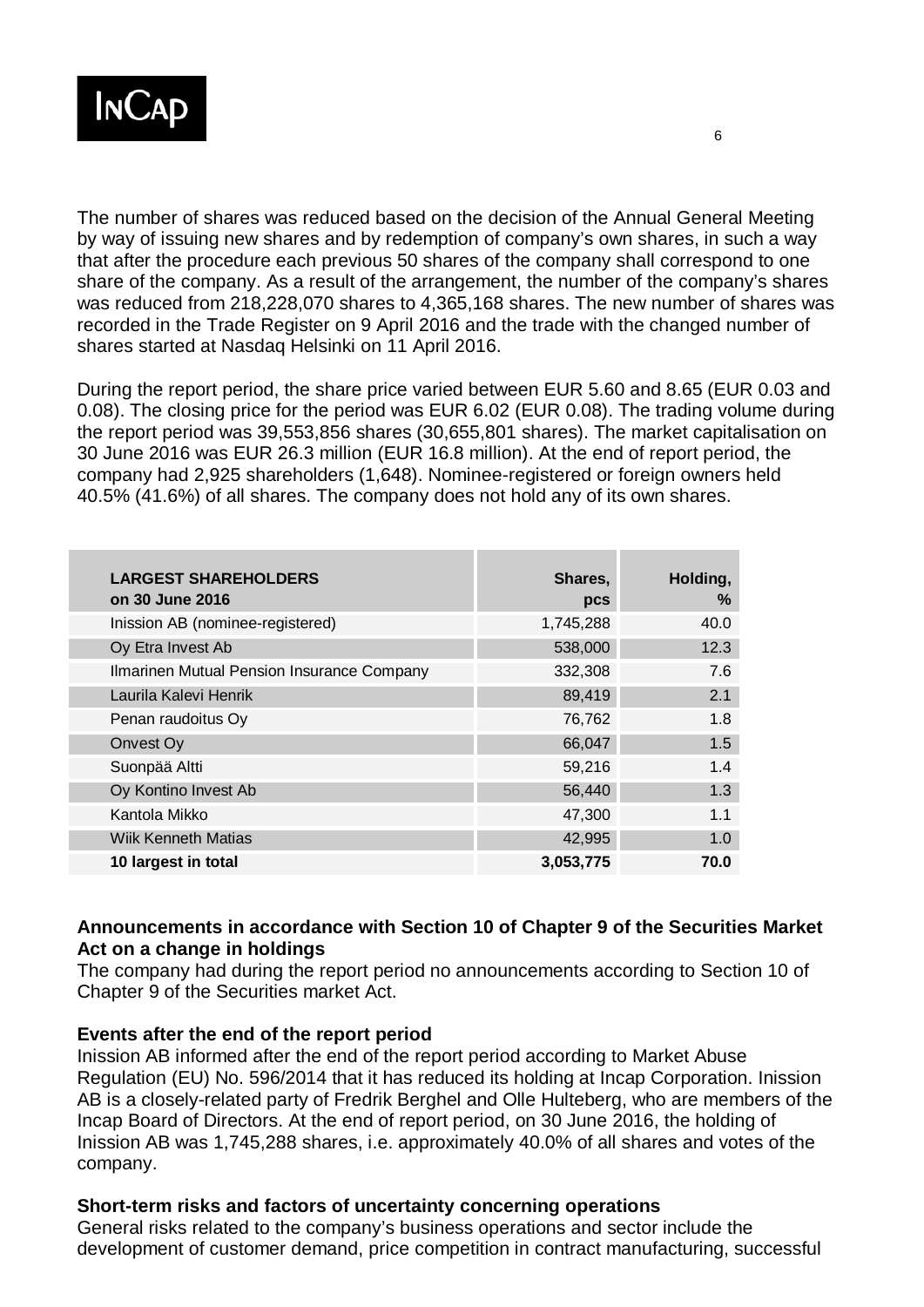

acquisition of new customers, availability and price development of raw material and components, sufficiency of funding, liquidity and exchange rate fluctuations.

As a result of the improved profitability and the rights issue executed in June 2015 the company's financing position has improved and the sufficiency of financing and working capital are at the moment posing no remarkable risk.

During 2015 the Group functions have been arranged to align with the new organisation structure and in the definition of the volumes of internal transactions the actual value added and the so-called "arm's length" principle are considered. After the cumulative losses in India were covered during the latter half of 2015, it is possible to repatriate profits of the Indian subsidiary also through distribution of dividends.

The value of the shares in subsidiaries in the parent group has a significant impact on the parent company's equity and therefore on, for example, equity ratio. Based on the value calculations in connection with the financial statements for 2015 and the development during the first half of the year 2016 there is no need for further decrease of the value of the shares in subsidiaries. However, the company estimates that there is a risk connected with the valuation of the shares of the Estonian subsidiary because of the previous unprofitable operations of the subsidiary. The business of the subsidiary in India has shown a favourable development and there is no risk connected with its valuation.

Demand for Incap's services and the company's financial position are affected by global economic trends and the fluctuation among Incap's customer industries. In 2016, the business environment is estimated to continue challenging, but the general financial development is estimated to have no remarkable negative effect on the demand or the solvency of the company's customers. The customer relationship management is of utmost importance in a challenging market situation and the management is paying special attention to this.

The company's sales are spread over several customer sectors balancing out the impact of the economic fluctuation in different industrial sectors. During report period, there were three customers in the Group with a revenue exceeding 10% of the total revenue of the Group. The combined revenue of these customers was 75% of the Group's revenue.

The company's operating segment, electronics manufacturing services, is highly competitive and there are major pressures on cost level management. The company has succeeded in increasing the efficiency of its operations and in lowering the costs remarkably. Furthermore, the company's production is located in countries with competitive levels of wage and general costs.

The most significant exchange rate risk of the company is related to the Indian subsidiary. A remarkable part of the Group's operations is located in India. The fluctuation in the exchange rates between Indian Rupee and Euro may have a remarkable effect on revenue and result.

The Indian subsidiary of the company had a tax audit in the report period. As a result, the tax authorities do not approve the depreciations made on the capitalised customer contracts during accounting periods 2008/2009-2012/2013 and the transfer costs during the accounting period 2011/2012. The estimated tax effect with eventual increases is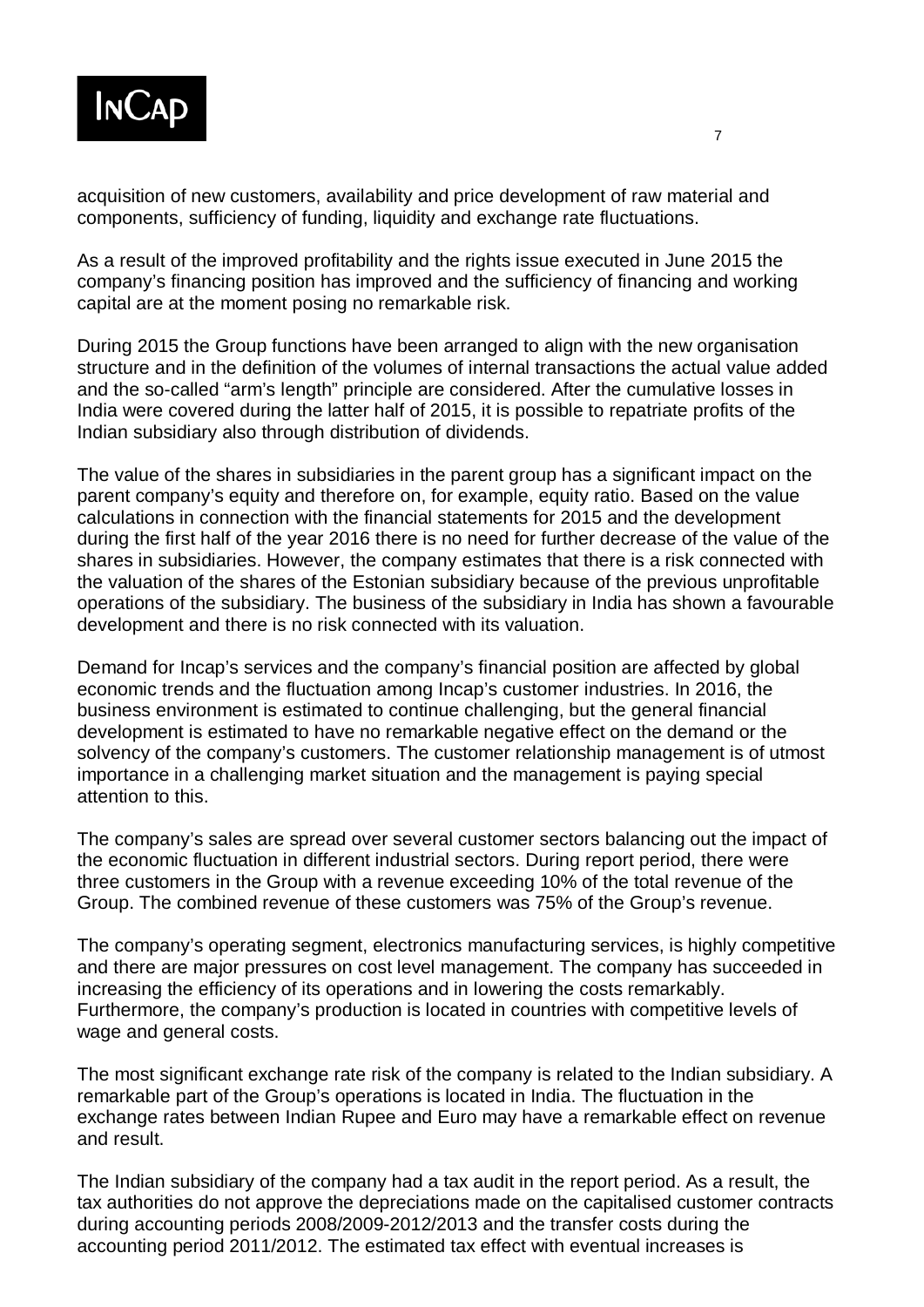

amounting to a total of EUR 0.4 million. The company has raised a complaint on these tax issues and is presenting the tax debt in the off balance sheet liabilities in the balance sheet.

#### **Strategy and targets**

The recent positive trend in profitability enables the strong development of the company aiming at ensuring the future growth. In 2016 the company is targeting at acquiring new customers and new products to production while at the same time securing that the operational efficiency and quality stay at high level. The sales operations are enhanced, organisations and competencies of the factories are developed further, a new operational model is implemented in global sourcing, production capacity of both factories is developed and the utilisation of the shared ERP is enhanced further. The Board of Directors is focusing in growing the business further and is not actively assessing opportunities for strategic alliances.

#### **Outlook for 2016**

Incap's estimates for future business development are based both on its customers' forecasts and on the company's own assessments.

The company repeats its previous guidance given on 12 May 2016, according to which the Group's revenue in 2016 is estimated to be approximately EUR 35-40 million. The operating profit (EBIT) in 2016 is estimated to be approximately at the same level or somewhat higher than in 2015, when it was EUR 3.7 million, provided that there are no major changes in exchange rates.

Incap will publish a financial business report for January-September 2016 on Tuesday, 15 November 2016.

In Helsinki, 23 August 2016

INCAP CORPORATION Board of Directors

For additional information, please contact: Ville Vuori, President and CEO, tel. +358 400 369 438

Distribution: Nasdaq Helsinki Ltd Principal media The company's home page www.incapcorp.com

#### ANNEXES

- 1 Consolidated Statement of Comprehensive Income
- 2 Consolidated Balance Sheet
- 3 Consolidated Cash Flow Statement
- 4 Consolidated Statement of Changes in Equity
- 5 Group Key Figures and Contingent Liabilities
- 6 Calculations of Key Figures

*INCAP IN BRIEF Incap Corporation is an international contract manufacturer. Incap's customers are leading*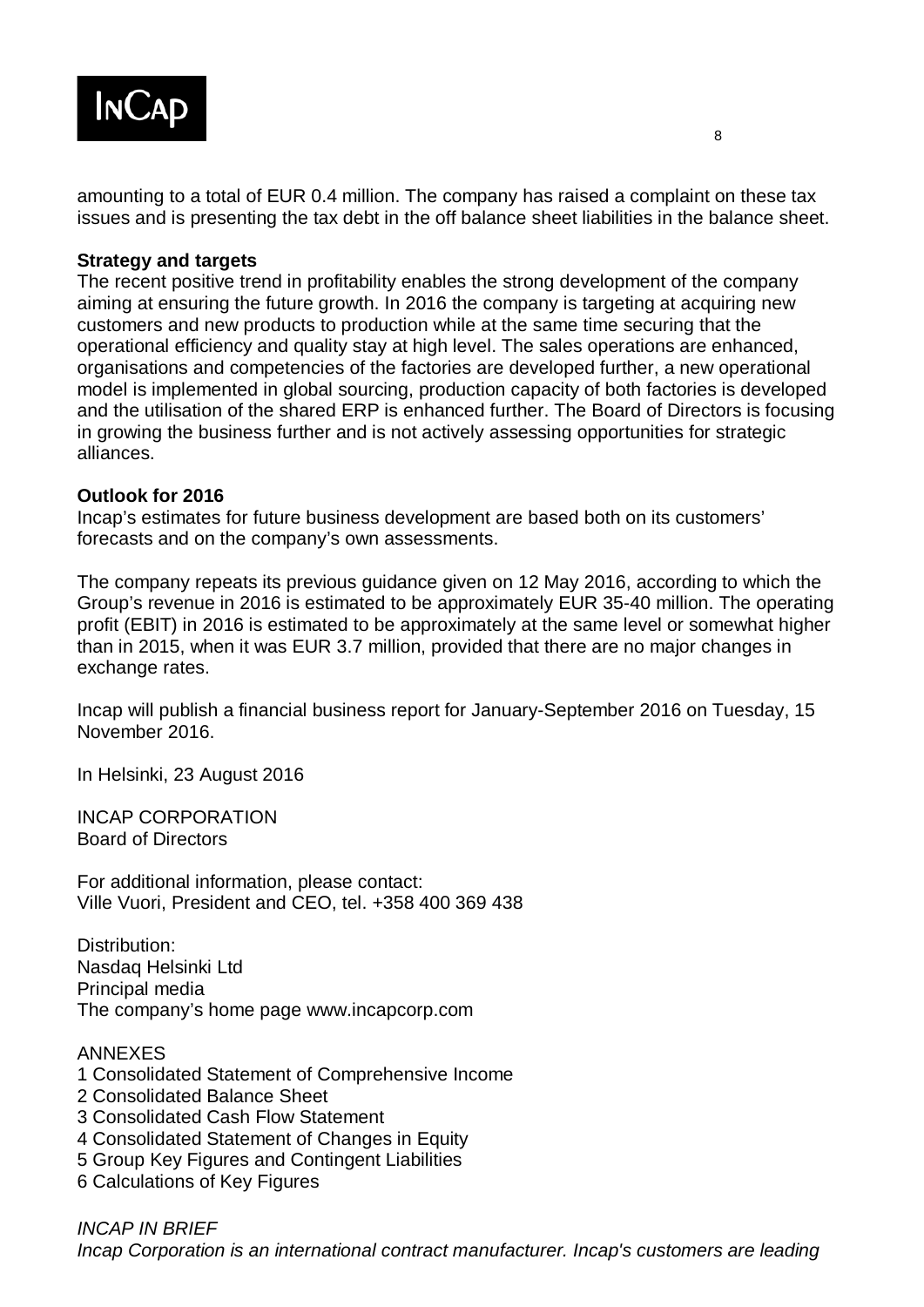

*suppliers of high-technology equipment in their own business segments, and Incap increases their competitiveness as a strategic partner. Incap has operations in Finland, Estonia, India and China, and the company currently employs approximately 520 people. Incap's share is listed on the Nasdaq Helsinki Ltd. as from 1997. Additional information: www.incapcorp.com.*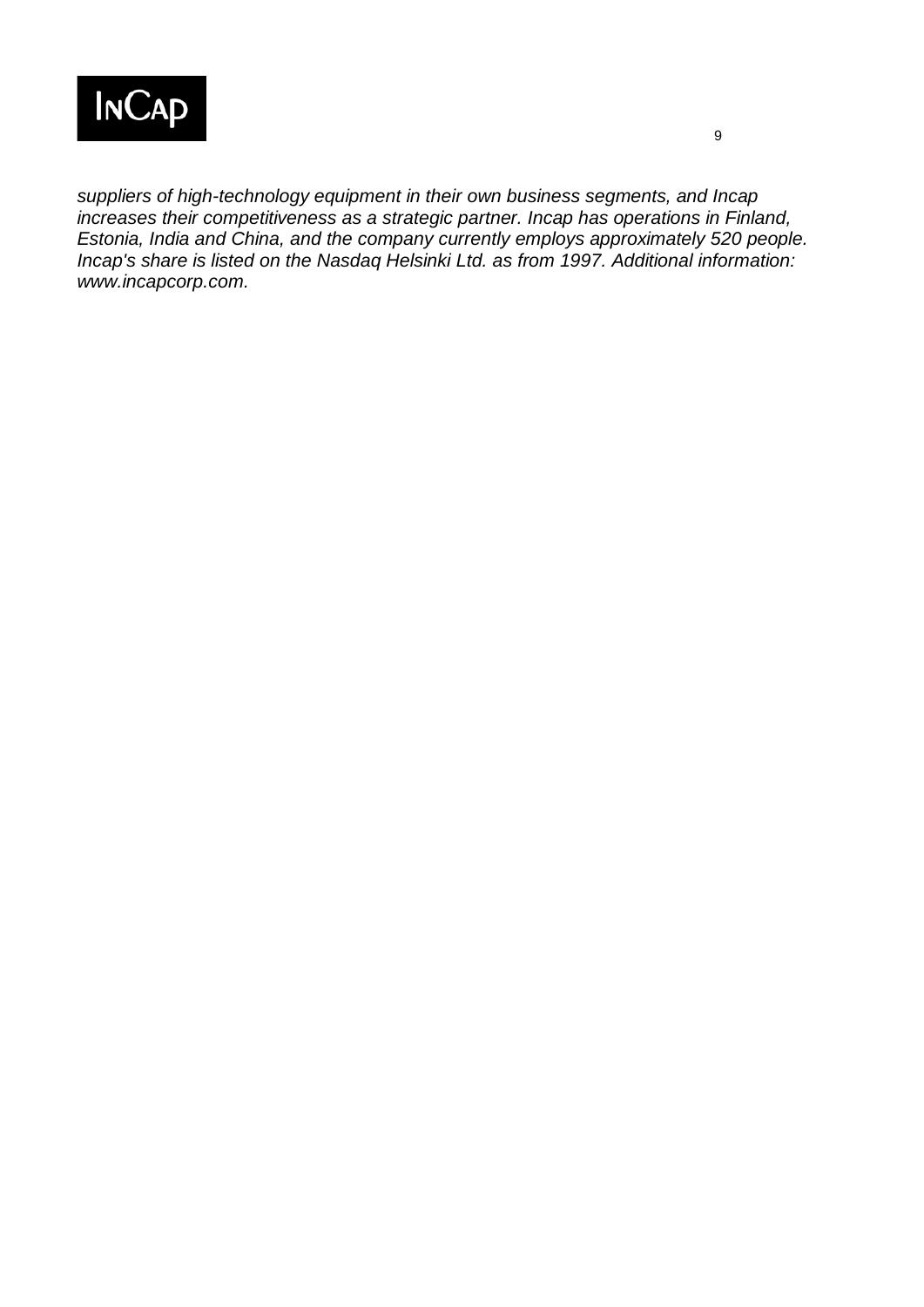

### Annex 1 **CONSOLIDATED STATEMENT OF COMPREHENSIVE INCOME (IFRS), CONTINUING OPERATIONS**

| (1,000 euros, unaudited)                                           | 1-6/2016 | 1-6/2015 | Change, % | 7-12/2015 | 1-12/2015 |
|--------------------------------------------------------------------|----------|----------|-----------|-----------|-----------|
|                                                                    |          |          |           |           |           |
| <b>REVENUE</b>                                                     | 17,872   | 13,254   | 34.8      | 17,312    | 30,556    |
| Change in inventories of finished<br>goods                         | 310      | 195      | 58.7      | $-30$     | 165       |
| Other operating income                                             | 27       | 28       | $-3.6$    | 8         | 36        |
| Raw materials and consumables<br>used                              | 12,955   | 9,174    | 41.2      | 11,973    | 21,147    |
| Personnel expenses                                                 | 1,748    | 1,604    | 9.0       | 1,550     | 3,154     |
| Depreciation, amortisation and<br>impairment losses                | 170      | 155      | 10.2      | 182       | 337       |
| Other operating expenses                                           | 1,134    | 1,067    | 6.3       | 1,371     | 2,437     |
| OPERATING PROFIT/LOSS                                              | 2,202    | 1,478    | 48.9      | 2,213     | 3,692     |
| Financing income and expenses                                      | $-259$   | $-194$   | 33.7      | $-276$    | $-470$    |
| PROFIT/LOSS BEFORE TAX                                             | 1,942    | 1,284    | 51.2      | 1,938     | 3,222     |
| Income tax expenses                                                | $-677$   | -439     | 54.2      | -771      | $-1,210$  |
| PROFIT/LOSS FOR THE PERIOD                                         | 1,265    | 845      | 49.7      | 1,167     | 2,012     |
| Earnnings per share *)                                             | 0.29     | 0.26     | 11.5      | 0.32      | 0.52      |
|                                                                    |          |          |           |           |           |
|                                                                    |          |          |           |           |           |
|                                                                    |          |          |           |           |           |
| <b>OTHER COMPREHENSIVE</b><br><b>INCOME</b>                        | 1-6/2016 | 1-6/2015 | Change, % | 7-12/2015 | 1-12/2015 |
| PROFIT/LOSS FOR THE PERIOD                                         | 1,265    | 845      | 49.7      | 1,167     | 2,012     |
| OTHER COMPREHENSIVE<br>INCOME:                                     |          |          |           |           |           |
| Items that may be recognised in<br>profit or loss at a later date: |          |          |           |           |           |
| Translation differences from                                       | $-249$   | 368      | $-167.6$  | $-153$    | 215       |
| foreign units<br>Other comprehensive income, net                   | $-249$   | 368      | $-167.6$  | $-153$    | 215       |
| TOTAL COMPREHENSIVE<br><b>INCOME</b>                               | 1,017    | 1,213    | $-16.2$   | 1,014     | 2,227     |
| Attributable to:                                                   |          |          |           |           |           |
| Shareholders of the parent<br>company                              | 1,017    | 1,213    | $-16.2$   | 1,014     | 2,227     |

\*) The number of shares was reduced during the report period based on the resolution of the Annual General Meeting so that each previous share of the company now corresponds to one share. In practice, the number of shares in the report period has been divided by 50. The corresponding periods have been adjusted in the same way.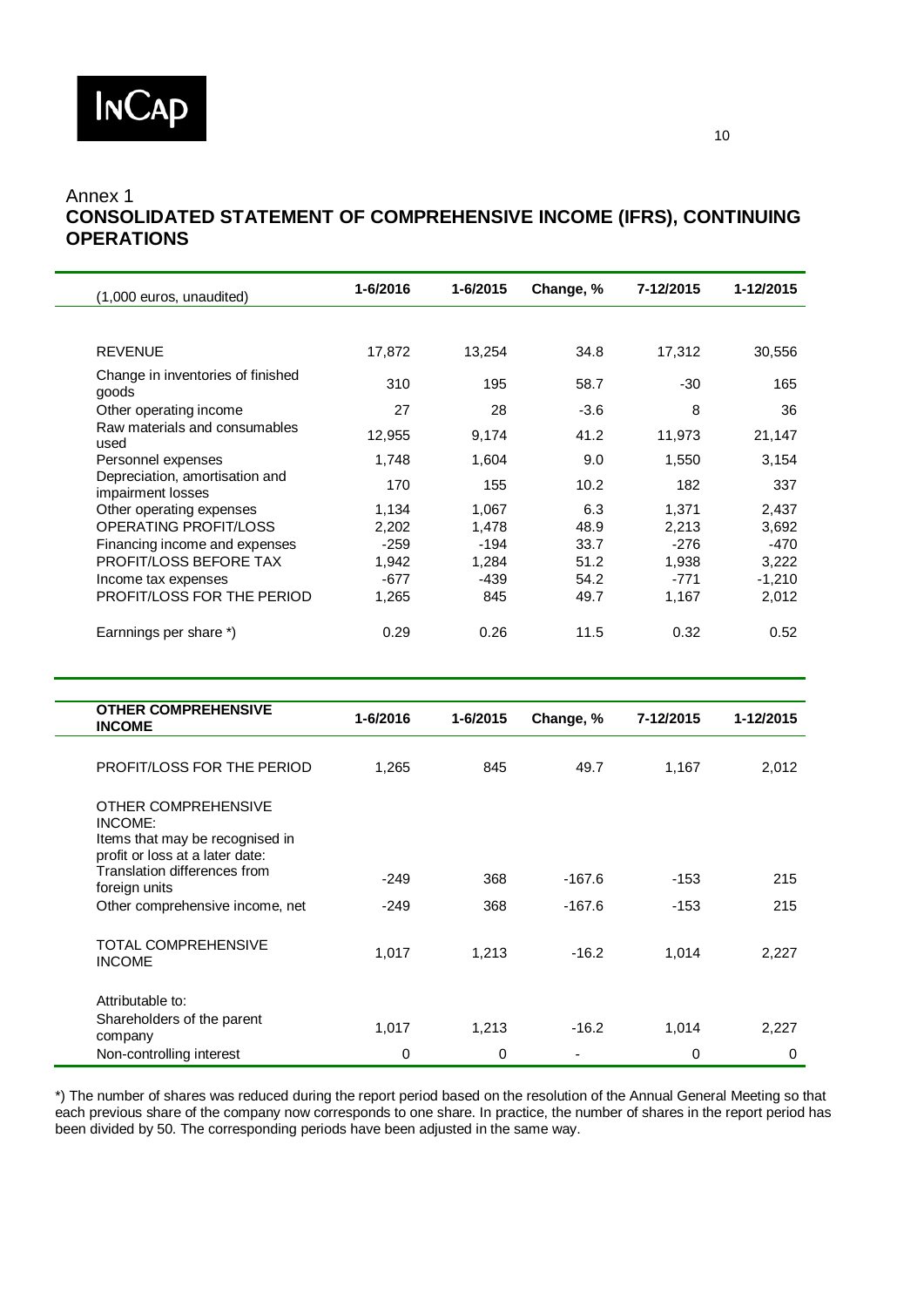

# Annex 2 **CONSOLIDATED BALANCE SHEET (IFRS), CONTINUING OPERATIONS**

| (EUR thousands, unaudited)                                            | <b>30 June 2016</b> | <b>30 June 2015</b> | Change, % | 31 Dec 2015 |
|-----------------------------------------------------------------------|---------------------|---------------------|-----------|-------------|
| <b>ASSETS</b>                                                         |                     |                     |           |             |
| NON-CURRENT ASSETS                                                    |                     |                     |           |             |
| Property, plant and equipment                                         | 2,609               | 2,227               | 17.1      | 2,230       |
| Goodwill                                                              | 922                 | 947                 | $-2.6$    | 938         |
| Other intangible assets                                               | 48                  | 50                  | $-2.6$    | 61          |
| Other financial assets                                                | 6                   | 173                 | $-99.5$   | 6           |
| Other receivables                                                     | 792                 | 1,085               | $-27.0$   | 878         |
| <b>TOTAL NON-CURRENT ASSETS</b>                                       | 4,377               | 4,482               | $-2.3$    | 4,113       |
| <b>CURRENT ASSETS</b>                                                 |                     |                     |           |             |
| Inventories                                                           | 5,888               | 4,869               | 20.9      | 5,172       |
| Trade and other receivables                                           | 7,561               | 5,549               | 36.3      | 6,771       |
| Cash and cash equivalents                                             | 1,189               | 2,699               | $-55.9$   | 2,068       |
| <b>TOTAL CURRENT ASSETS</b>                                           | 14,639              | 13,117              | 11.6      | 14,011      |
| <b>TOTAL ASSETS</b>                                                   | 19,016              | 17,599              | 8.1       | 18,124      |
| <b>EQUITY ATTRIBUTABLE TO EQUITY</b><br>HOLDERS OF THE PARENT COMPANY |                     |                     |           |             |
| Share capital                                                         | 20,487              | 20,487              | 0.0       | 20,487      |
| Share premium account                                                 | 44                  | 44                  | 0.0       | 44          |
| Reserve for invested unrestricted equity                              | 19,464              | 19,464              | 0.0       | 19,464      |
| Exchange differences                                                  | $-922$              | $-429$              | 114.6     | $-673$      |
| Retained earnings                                                     | $-32,410$           | $-34,933$           | $-7.2$    | $-33,675$   |
| <b>TOTAL EQUITY</b>                                                   | 6,664               | 4,633               | 43.8      | 5,647       |
| NON-CURRENT LIABILITIES                                               |                     |                     |           |             |
| Interest-bearing loans and borrowings                                 | 3,697               | 282                 | 1 212.7   | 4,567       |
| <b>NON-CURRENT LIABILITIES</b>                                        | 3,697               | 282                 | 1 212.7   | 4,567       |
| <b>CURRENT LIABILITIES</b>                                            |                     |                     |           |             |
| Trade and other payables                                              | 5,364               | 5,614               | $-4.5$    | 4,607       |
| Current interest-bearing loans and                                    |                     |                     |           | 3,303       |
| borrowings                                                            | 3,291               | 7,070               | $-53.5$   |             |
| <b>CURRENT LIABILITIES</b>                                            | 8,655               | 12,684              | $-31.8$   | 7,910       |
| <b>TOTAL EQUITY AND LIABILITIES</b>                                   | 19,016              | 17,599              | 8.1       | 18,124      |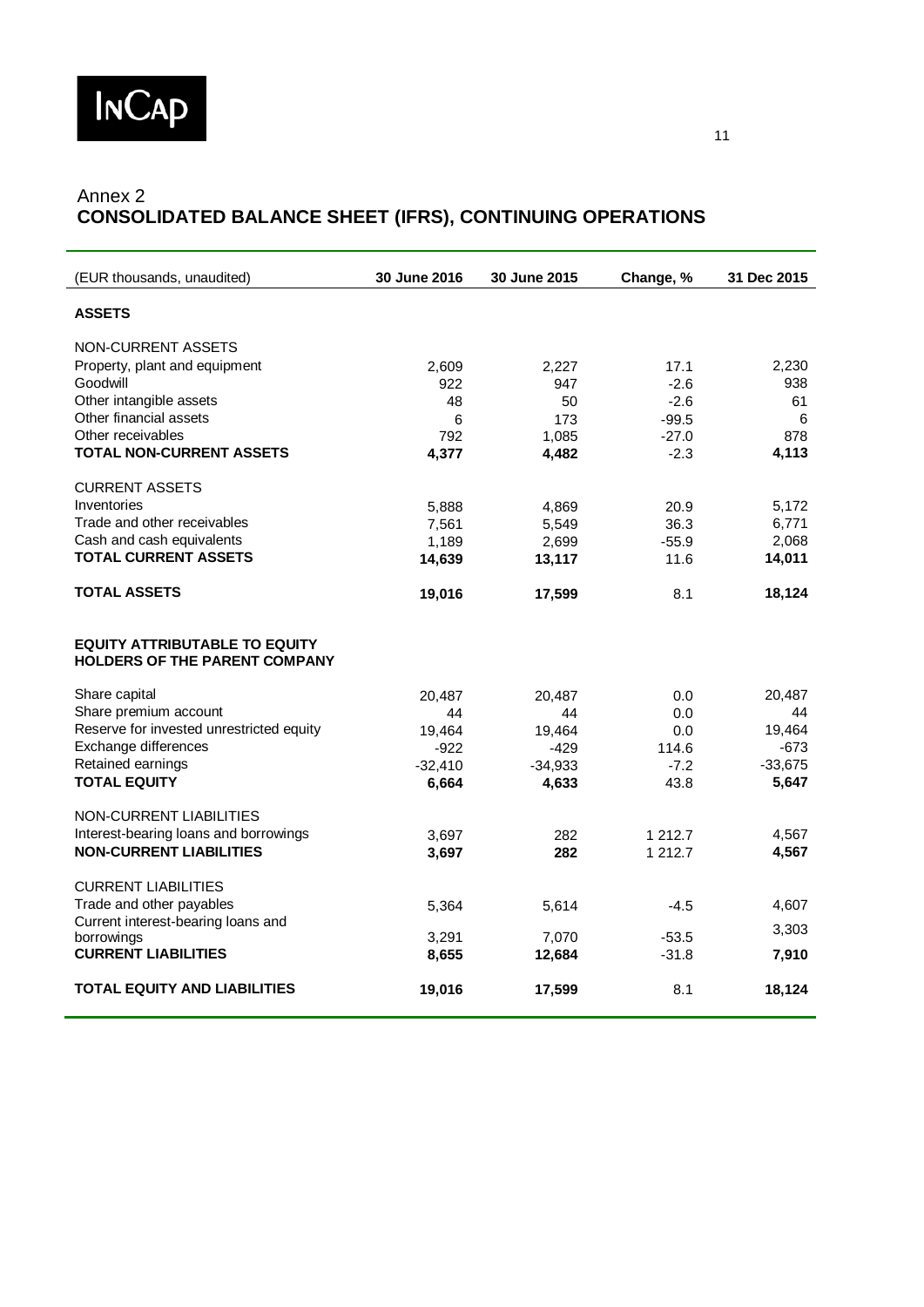

### Annex 3 **CONSOLIDATED CASH FLOW STATEMENT (IFRS), CONTINUING OPERATIONS**

| (EUR thousands, unaudited)                            | 1-6/2016 | 1-6/2015 | 1-12/2015 |
|-------------------------------------------------------|----------|----------|-----------|
| Cash flow from operating activities                   |          |          |           |
| Operating profit, continuing operations               | 2,202    | 1,335    | 3,692     |
| Adjustments to operating profit                       | 212      | 97       | 316       |
| Change in working capital                             | $-1.419$ | 324      | $-1,419$  |
| Interest paid                                         | $-216$   | $-375$   | $-918$    |
| Interest received                                     | 3        | 9        | 85        |
| Paid tax and tax refund                               | $-407$   | $-36$    | $-763$    |
| Cash flow from operating activities                   | 375      | 1,355    | 992       |
|                                                       |          |          |           |
| Cash flow from investing activities                   |          |          |           |
| Capital expenditure on tangible and intangible assets | $-612$   | $-728$   | $-940$    |
| Proceeds from sale of shares                          | $\Omega$ | $\Omega$ | 268       |
| Cash flow from investing activities                   |          |          |           |
|                                                       | $-612$   | $-728$   | $-672$    |
| Cash flow from financing activities                   |          |          |           |
| Proceeds from share issue                             | 0        | 2,182    | 1,993     |
| Drawdown of Ioans                                     | 3,294    | 0        | 2,996     |
| Repayments of borrowings                              | $-3.887$ | $-2,127$ | $-5,159$  |
| Cash flow from financing activities                   | $-593$   | 55       | $-169$    |
|                                                       |          |          |           |
| Change in cash and cash equivalents                   | $-830$   | 683      | 151       |
| Cash and cash equivalents at beginning of period      | 2,068    | 1.873    | 1.873     |
| Effect of changes in exchange rates                   | $-48$    | 143      | 43        |
| Cash and cash equivalents at end of period            | 1,189    | 2,699    | 2,068     |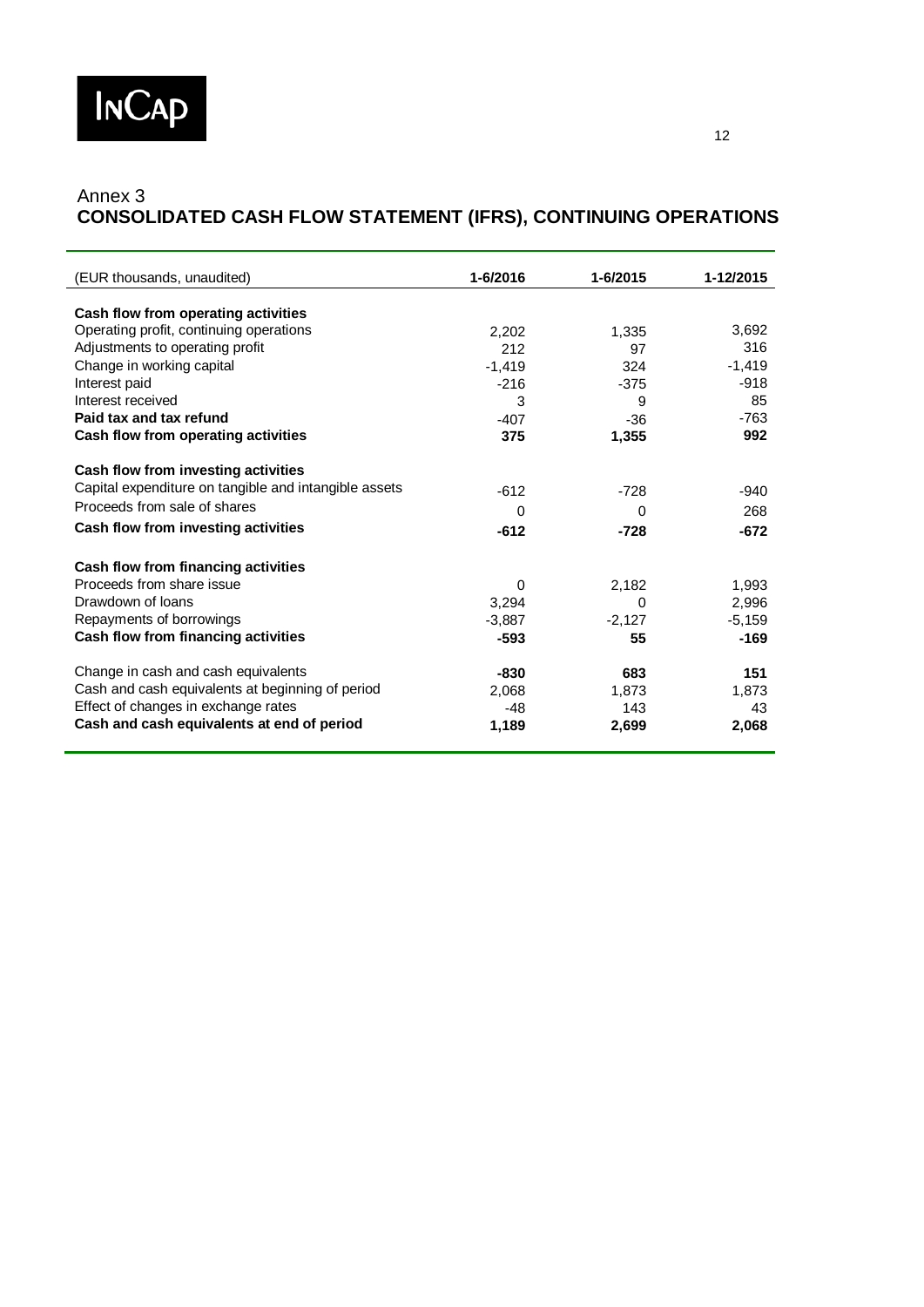

## Annex 4 **CONSOLIDATED STATEMENT OF CHANGES IN EQUITY (IFRS), CONTINUING OPERATIONS**

| (EUR thousands, unaudited)          | <b>Share</b><br>capital | <b>Share</b><br>premium<br>account | <b>Reserve for</b><br>invested<br>unrestricted<br>equity | <b>Exchange</b><br>differences | <b>Retained</b><br>earnings | <b>Total</b> |
|-------------------------------------|-------------------------|------------------------------------|----------------------------------------------------------|--------------------------------|-----------------------------|--------------|
| Equity at 1 January 2015            | 20,48                   | 44                                 | 17.471                                                   | $-888$                         | $-35,687$                   | 1,427        |
| Total comprehensive income          | 0                       | $\mathbf 0$                        | 0                                                        | 0                              | 845                         | 845          |
| Currency translation<br>differences | 0                       | $\Omega$                           | 0                                                        | 458                            | -91                         | 368          |
| Directed share issue                | $\mathbf 0$             | $\mathbf 0$                        | 2,182                                                    | $\Omega$                       | $\Omega$                    | 2,182        |
| Transaction costs for equity        | $\Omega$                | $\Omega$                           | $-189$                                                   | 0                              | $\Omega$                    | $-189$       |
| Equity at 30 June 2015              | 20,48                   | 44                                 | 19,464                                                   | $-429$                         | $-34,933$                   | 4,633        |
|                                     | 20,48                   | 44                                 | 19,464                                                   | $-673$                         | $-33,675$                   | 5,647        |
| Equity at 1 January 2016            | 0                       | $\mathbf 0$                        | 0                                                        | 0                              | 1,265                       | 1,265        |
| Total comprehensive income          | $\mathbf 0$             | $\mathbf 0$                        | 0                                                        | $-249$                         | 0                           | $-249$       |
| Currency translation<br>differences |                         |                                    |                                                          |                                |                             |              |
| Other changes                       |                         |                                    |                                                          |                                |                             |              |
| Equity at 30 June 2016              | 20,48                   | 44                                 | 19,464                                                   | $-922$                         | $-32.409$                   | 6,664        |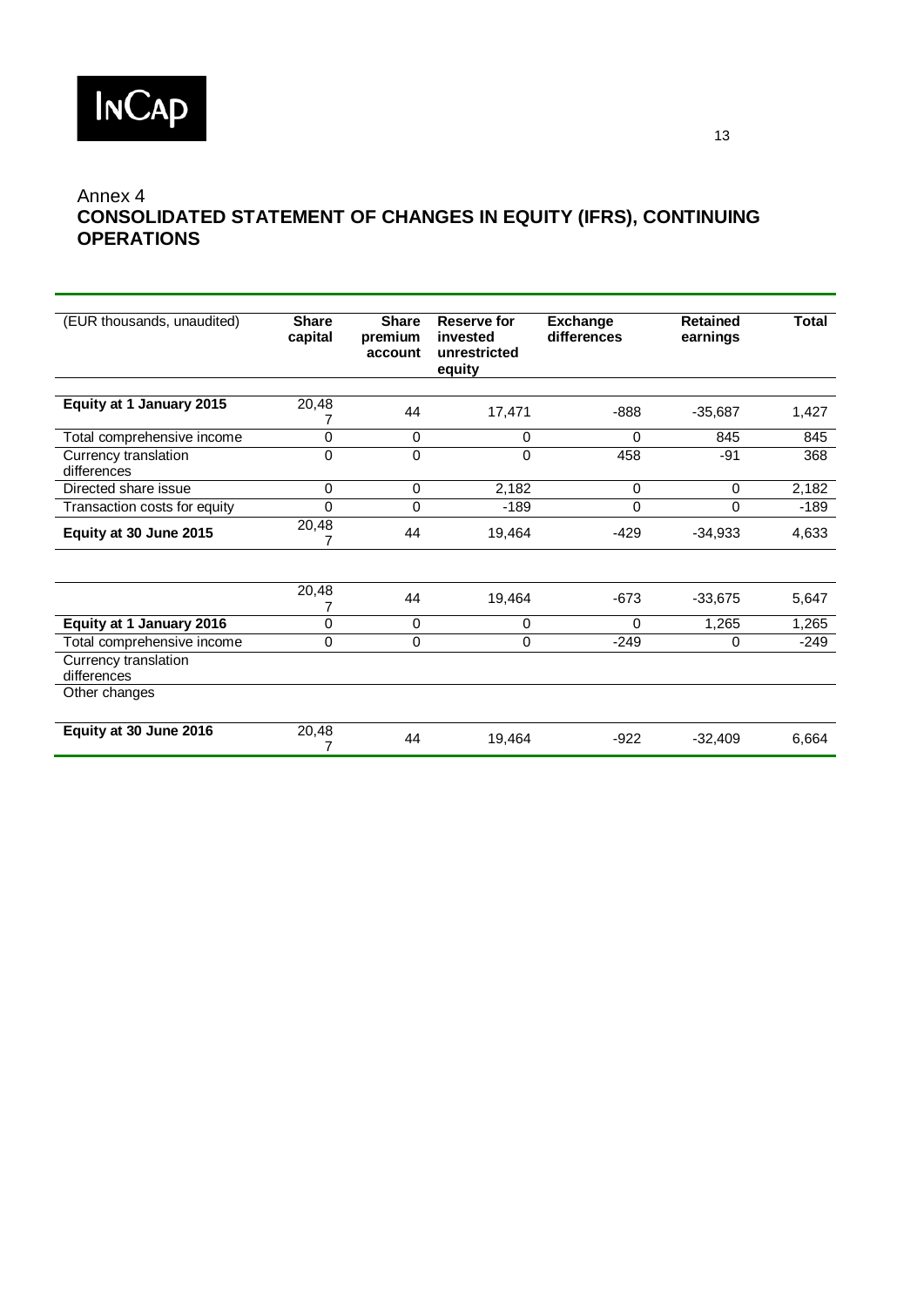

#### Annex 5 **GROUP KEY FIGURES AND CONTINGENT LIABILITIES (IFRS), CONTINUING OPERATIONS**

| (unaudited)                                                                                                  | Jan-Jun 2016 | Jan-Jun 2015 | <b>Jan-Dec 2015</b> |
|--------------------------------------------------------------------------------------------------------------|--------------|--------------|---------------------|
| Revenue, EUR million                                                                                         |              |              | 30.6                |
| Operating profit/loss, EUR million                                                                           | 17.9<br>2.2  | 13.3<br>1.5  | 3.7                 |
| % of revenue                                                                                                 | 12.3         | 11.2         | 12.1                |
| Profit/loss before taxes, EUR million                                                                        | 1.9          | 1.3          | 3.2                 |
| % of revenue                                                                                                 | 10.9         | 9.7          | 10.5                |
| Return on investment (ROI), % *)                                                                             | 32.9         | 26.9         | 36.0                |
| Return on equity (ROE), %                                                                                    | 41.1         | 55.8         | 56.9                |
| Equity ratio, %                                                                                              | 35.0         | 26.3         | 31.2                |
| Net Gearing, %                                                                                               | 87.0         | 100.4        | 98.3                |
| Net debt, EUR million                                                                                        | 4.8          | 4.7          | 3.6                 |
| Net interest-bearing debt, EUR million                                                                       | 5.8          | 4.7          | 5.6                 |
| Quick ratio                                                                                                  | 0.9          | 0.7          | 1.1                 |
| Current ratio                                                                                                | 1.6          | 1.0          | 1.8                 |
| Average number of shares during the report<br>period, adjusted for share issues **)                          | 4 635 168    | 3 297 535    | 3 273 421           |
| Earnings per share (EPS), EUR                                                                                | 0.29         | 0.26         | 0.52                |
| Equity per share, EUR                                                                                        | 1.53         | 1.06         | 1.29                |
| P/E ratio                                                                                                    | 20.8         | 10.4         | 15.25               |
| Trend in share price                                                                                         |              |              |                     |
| Minimum price during the period, EUR                                                                         | 5.60         | 0.03         | 0.03                |
| Maximum price during the period, EUR                                                                         | 8.65         | 0.08         | 0.20                |
| Mean price during the period, EUR                                                                            | 7.04         | 0.06         | 0.12                |
| Closing price at the end of the period, EUR                                                                  | 6.02         | 0.08         | 0.16                |
| Total market capitalisation, EUR million                                                                     | 26.3         | 16.8         | 34.3                |
| Trade volume, no. of shares                                                                                  | 39,553,856   | 30,655,801   | 123,997,394         |
| Trade volume, %                                                                                              |              | 14.1         | 56.8                |
| Investments, EUR million                                                                                     | 0.6          | 0.7          | 0.9                 |
| % of revenue                                                                                                 | 3.4          | 5.5          | 3.0                 |
| Average number of employees                                                                                  | 498          | 393          | 425                 |
| Personnel at the end of period                                                                               | 520          | 396          | 468                 |
|                                                                                                              |              |              |                     |
| CONTINGENT LIABILITIES, EUR million                                                                          |              |              |                     |
| FOR OWN LIABILITIES                                                                                          |              |              |                     |
| Mortgages and pledges                                                                                        | 16,3         | 12,7         | 14,6                |
| Surrender liability of trade receivables sold to finance                                                     | 0,8          | 0,6          | 0,8                 |
| company                                                                                                      |              |              |                     |
| Off balance sheet liabilities                                                                                | 1,6          | 1,8          | 1,4                 |
| Transactions with closely-related parties<br>The company has no transactions with closely-related<br>parties |              |              |                     |

\*) The calculation of Return on Investment has been changed in the interim financial statements per 30 June 2016 in the way that the numerator also includes the tax for the report period. The key figures of previous periods have been adjusted accordingly. If calculated as previously, the Return on Investment would be as follows: 1-6/2016: 22.8%, 1-6/2015: 19.2 %, 1- 12/2015: 26.0%.

\*\*) The number of shares was reduced during the report period based on the resolution of the Annual General Meeting so that each previous share of the company now corresponds to one share. In practice, the number of shares in the report period has been divided by 50. The corresponding periods have been adjusted in the same way.